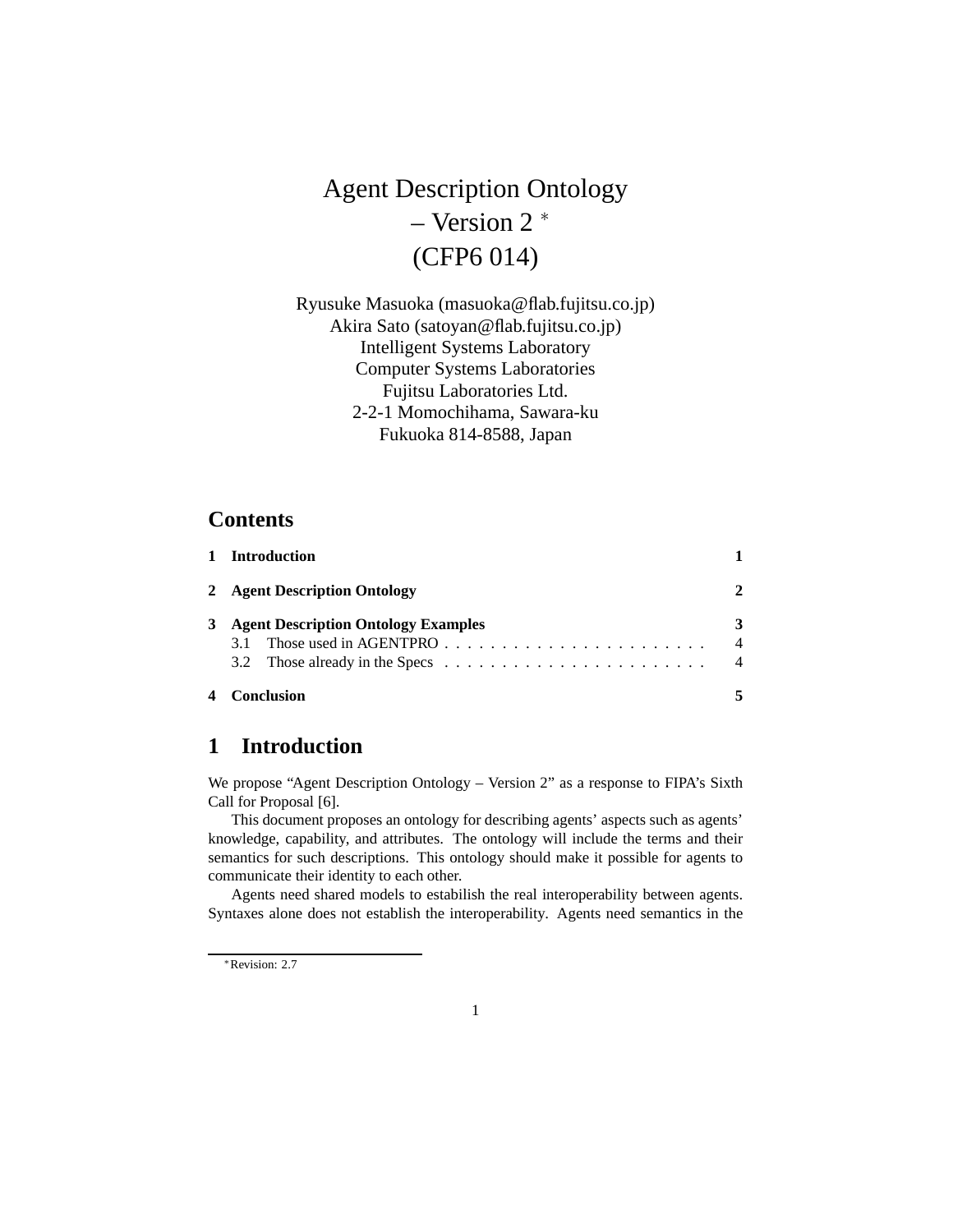form of ontology to address specific topics. The most important topic between agents is the topic of agents themselves.

This proposal has the relationships to the following parts of FIPA documents:

- a normative topic, "Description of agent and platform ontologies" in the section 3.1 Agent Configuration Management of FIPA's Sixth Call for Proposal [6].
- Section 7.4 "Ontologies for Profile Management and Mobile Device Capabilities" of FIPA's Sixth Call for Proposal [6].
- Section 9 "FIPA Agent Management Ontology" of Agent Management [2].
- Section 8 "Mobility Ontology" of Agent Management Support for Mobility [4].

We believe that "Agent Description Ontology" should be discussed and adopted as a standard for the following reasons.

**Realization of efficient communication between agents** When we scrutinize the case of human communication, it is very difficult for two persons to talk with each other without the knowledge of the counterpart even if they speak the same language.

If agents are deprived of the capability to communicate what they are and what they can do, agents need to go through a very inefficient process of building the models of other agents from indirect evidences.

Agent Description Ontology should make it possible for agents to communicate their attributes and capabilities. Agents can build models of other agents rapidly through the direct messaging, and then efficient communication between them can be established.

**Realization of agent services** In order to realize the agent services such as brokerage/recruitment/recommendation, agents need to have accurate models of other agents.

KQML specification [1] defines advertise messages. KQML specifies that an advertise message has the KQML message as its content. Therefore an advertise message can only communicate the message-handling capability of the sender agent by a matching pattern. If we restrict the agents to the advertise messages as the ways to convey their capabilities, this would greatly restrict the possibilities of agent services. It should be very difficult to realize content-based brokerage for example.  $1$  We need predicates, of which semantics are defined in the ontology, to provide a variety of such agent services.

**Human benefits** When "Agent Description Ontology" is prepared, a particular agent will be described using this ontology. We believe that this would benefit the people, especially the developers and users of agent systems in the current situation where the definitions of agents are just abundant.

<sup>&</sup>lt;sup>1</sup>We have realized content-based brokerage service in our next product AGENTPRO based on SAGE (Smart AGent Environment) [9].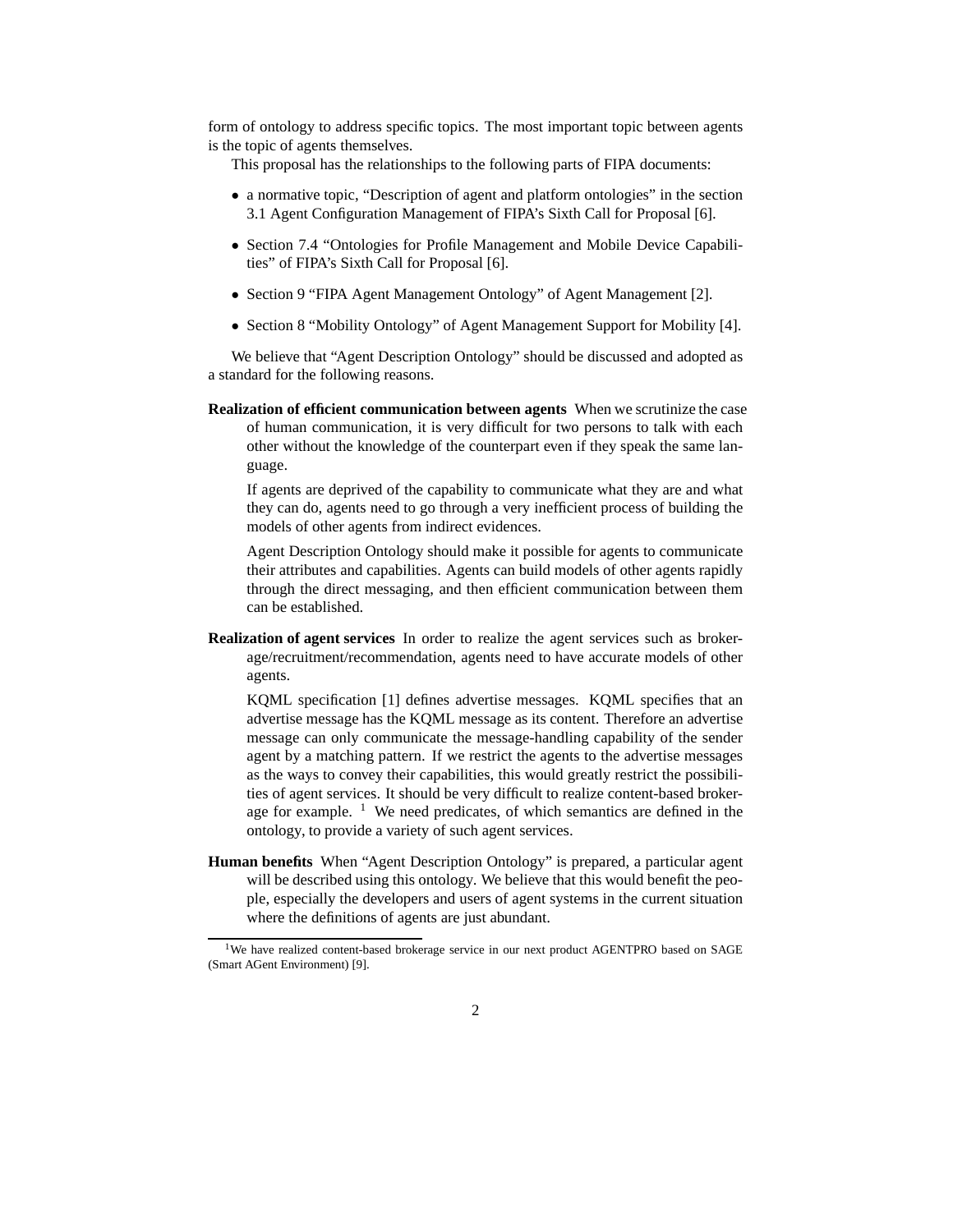The ontology does not give a unique definition of what an agent is, but does give dimensions to measure agents. This makes it possible to position agents in those dimensions and to compare them. Developers and users of agent systems can then decide much easily which agent system to adopt.

# **2 Agent Description Ontology**

We believe "Agent Description Ontology" should include, but not limited to, the followings. We list possible normative topics first.

- **Name of the ontology** We need to give the name of the ontology that should appear as the value for the :ontology parameter of the ACL message. If the terms are appropriately categorized, we need to give names for ontologies corresponding to those categories.
- **Framework to express agent models** We need the framework to express agent models, which the ontology will be based on. This may be a meta-ontology in one of first order logic languages. In order to make the standard language-independent, we can take such an approach for example to provide models in graphs and serializations of the models into SL, KIF, XML [11], etc. This is a similar approach to that of RDF (Resource Description Framework) [10].
- **Content of the ontology** We need to standardize the content of the ontology, which is the essential part of this proposal. We need the terms for the predicates to describe the agents and possibly the values or the formats of the values for those predicates. Here we list the categorized list for the possible terms. These categories may not be exhaustive and may be reorganized during the discussion.
	- Terms for describing agent's knowledge
		- **–** Range of agent's VKB (Virtual Knowledge Base)
			- ∗ Syntactical range of VKB
			- ∗ Semantic range of VKB
	- Terms for describing agent's capability
		- **–** Inference capability
		- **–** Protocols the agent can handle
		- **–** Communicative acts the agent can handle
		- **–** Languages the agent can handle
		- **–** Mobility related capability
		- **–** Access methods (email address, URL)
	- Terms for describing agent's attributes
		- **–** Groups the agent belongs to
		- **–** Specialty of the agent
		- **–** History of the agent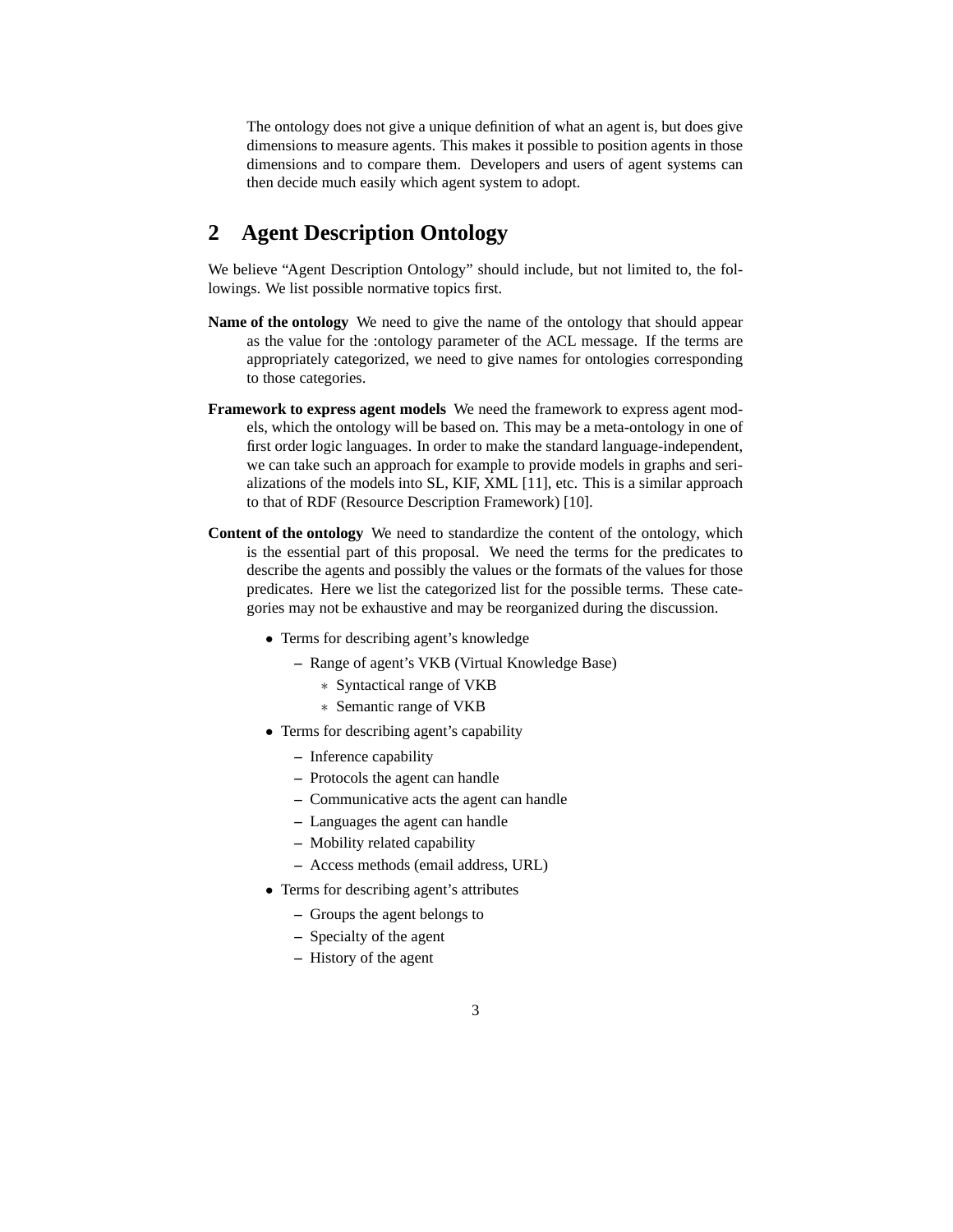**–** Access restrictions of the agent

Here follows the list of possible informative topics.

**Example descriptions** Example descriptions of agents using the ontology

**Example of agent services** Example of agent services (such as content-based brokerage) realized by using the ontology

#### **3 Agent Description Ontology Examples**

In this section, we try to give some examples of Agent Description Ontologies.

#### **3.1 Those used in AGENTPRO**

We are going to release an agent system product, "AGENTPRO."

We use a kind of agent description ontologies to communicate agents' knowledge, capabilities, and attributes to other agents in AGENTPRO. We use unary, binary, quaternary relations to express such information.

We try to place agent names and ontology names in the relations explicitly. This is because the information expressed in those relations stand on its own, so that agents can use such descriptions of other agents. This explicitness also allows agents to pass on such information to other agents.

We give some of those examples here.

The following tells the agent, "agent-name" can handle the ontology "ontologyname."

```
(handles-ontology agent-name ontology-name)
```
The following tells the agent, "agent-name" can handle the sentence, (price ?x ?price) in the ontology "ontology-name" such that ?x is actually a KIF variable or a product and that ?price is a KIF variable or less than 5000.

```
(handles agent-name ontology-name
  '(price ?x ?price)
  '(and (or (kif-variable ?x) (product ?x))
        (or (kif-variable ?price) (< 5000 ?price))))
```
The following tells the agent, "agent-name" can handle the logical combinations of acceptable sentences.

```
(handles-logical-combinations-of-acceptable-sentences
agent-name)
```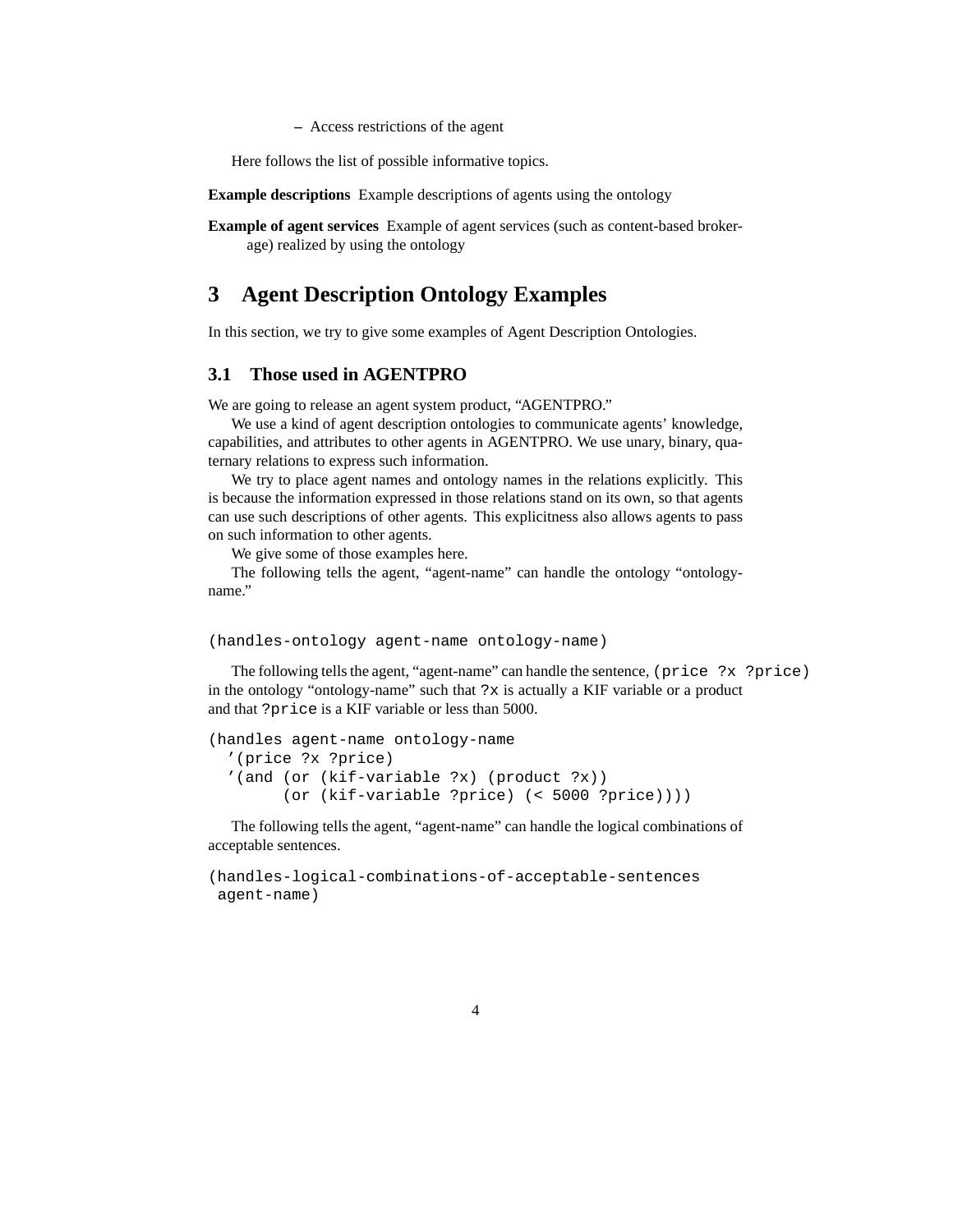#### **3.2 Those already in the Specs**

In this section, we try to point out kinds of agent description ontologies already in the FIPA specifications.

There is section 9 "FIPA Agent Management Ontology" of Agent Management [2]. The things missing in Section 9 "FIPA Agent Management Ontology" of Agent Management [2], which are listed in section 2:

- Terms for describing agent's knowledge
- Terms for describing agent's capability
	- **–** Inference capability
	- **–** Communicative acts the agent can handle
	- **–** Languages (such as KIF, SL) the agent can handle
- Terms for describing agent's attributes.

We can find a mobility related capabilities ontology in Section 8 "Mobility Ontology" of Agent Management Support for Mobility [4].

# **4 Conclusion**

As we stated above, ontologies for describing agents are of critical importance to building efficient agent systems. It is also essential for developers and users to understand the positions of agent systems they are going to use.

We believe "Agent Description Ontology" is ready for being discussed and adopted as a standard within the FIPA initiative.

Currently we use a proprietary ontology for that purpose, but we would like to adopt the standard when the standard is produced.

### **References**

[1] Tim Finin and et al.,

The DARPA Knowledge Sharing Initiative External Interfaces Working Group, "Specification of the KQML Agent Communication Language," 1994/2/9, http://logic.stanford.edu/papers/kqml.ps

[2] FIPA,

FIPA Spec 1 - 1998, Agent Management.

[3] FIPA,

FIPA Spec 2 - 1998, Agent Communication Language.

[4] FIPA,

FIPA Spec 11 - 1998, Agent Management Support for Mobility.